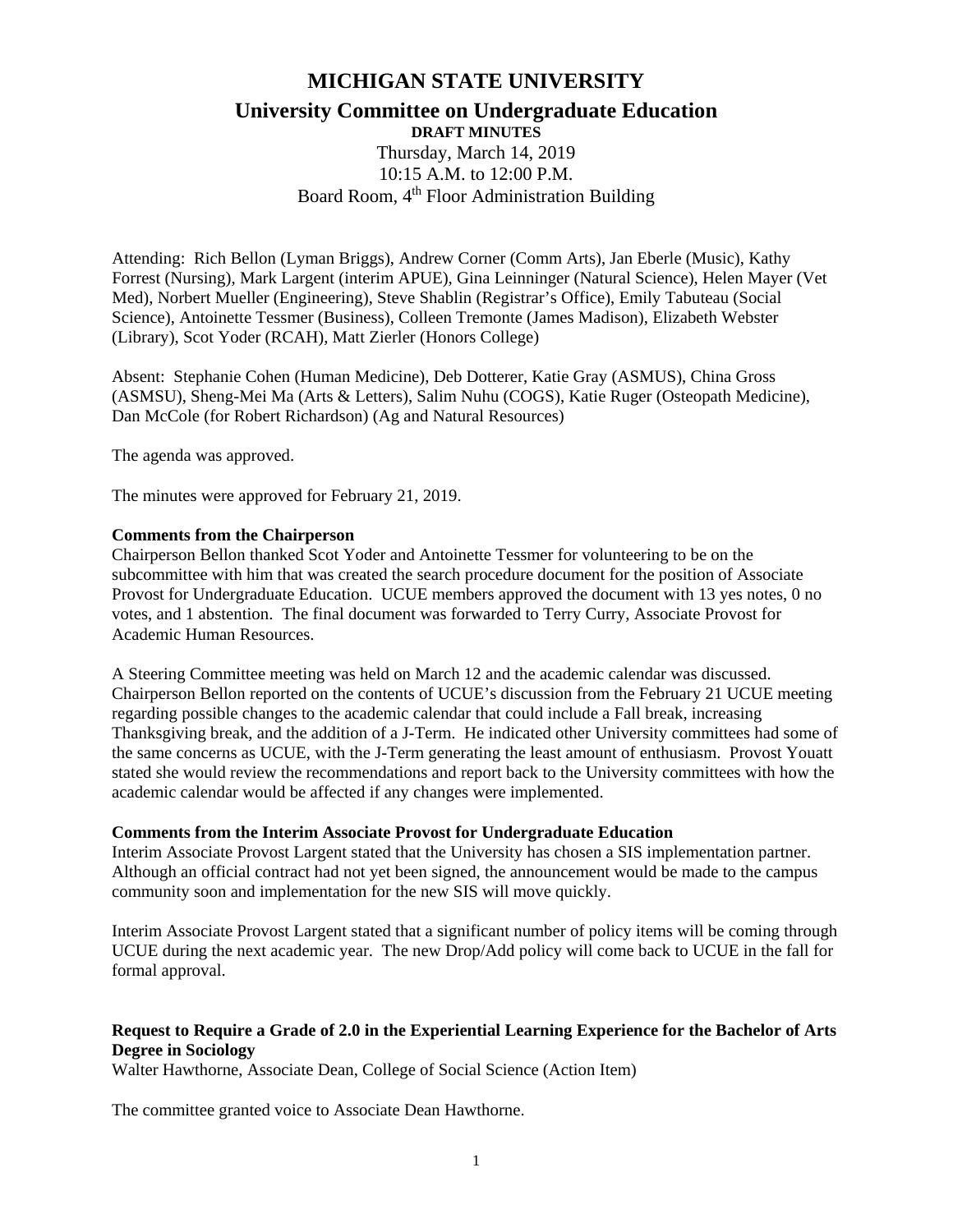Associate Dean Hawthorne stated that in the Fall of 2017, the College of Social Science implemented a new curriculum with three specific requirements: 1) a requirement for experiential learning, 2) a requirement for STEM courses in the Arts & Humanities, and 3) a requirement for an interdisciplinary minor.

Associate Dean Hawthorne indicated that the three to four credit experiential learning requirement has been built into the curriculum and applies to all students. The College's Curriculum Committee has determined a series of courses that students must receive at least a 2.0 grade in order to fulfill the experiential learning requirement. A list of courses is shown on the program's website.

Voice was removed from Associate Dean Hawthorne.

The following motion passed unanimously.

# *The University Committee on Undergraduate Education duly considered and endorsed the Request to Require a Grade of 2.0 in the Experiential Learning Experience for the Bachelor of Arts Degree in Sociology.*

# **Request to Change the Admission Requirements for the Bachelor of Arts Degree in Hospitality Business (Action Item)**

Kathy Petroni, Associate Dean, Eli Broad College of Business

The committee granted voice to Associate Dean Petroni.

Associate Dean Petroni stated the request is to change the requirement from CSE 101 (Computing Concepts and Competencies), which is no longer being offered, to CSE 102 (Algorithmic Thinking and Programing).

A brief discussion followed regarding equivalent courses and the usage of waivers for certain classes. It was indicated that CSE 101 was problematic for student success and had large opportunity gaps associated with it.

Voice was removed from Associate Dean Petroni.

The following motion passed unanimously.

*The University Committee on Undergraduate Education duly considered and endorsed the request to Change the Admission requirements for the Bachelor of Arts Degree in Hospitality Business.* 

### **Request for a Moratorium on Admission to the Premedical Program (Action Item)** Richard Schwartz, Associate Dean, College of Natural Science

The committee granted voice to Associate Dean Schwartz.

It was agreed that the next three requests from Natural Science will be discussed and voted on together.

Associate Dean Schwartz indicated the reason for these requests is because students do better and have higher completion rates when they are in an exploratory major opposed to a premajor such as premedical, predental, and preoptometry. Eliminating the premajors will help to avoid confusion for the students and help students become part of an academic community at an earlier stage. It was noted that the pre